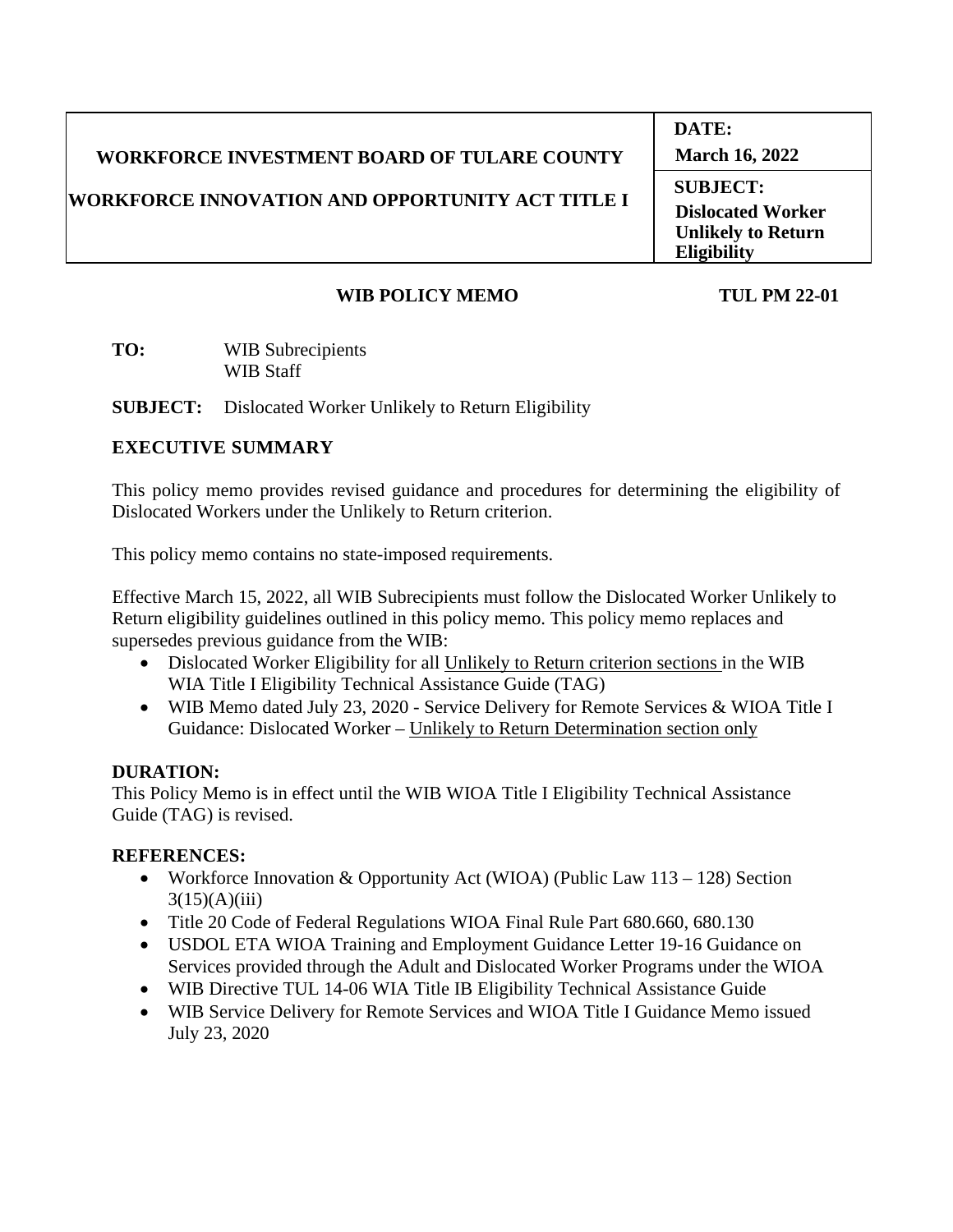### **BACKGROUND:**

WIOA Section  $3(15)(A)(iii)$  defines the term dislocated worker and identifies the dislocated worker categories individuals may qualify for WIOA services. Unlikely to return to a previous industry or occupation is an eligibility requirement for the Dislocated Worker Unliklely to Return category. The WIOA regulations allow the local workforce development boards to define the criteria for establishing unlikely to return to a previous industry or occupation.

### **POLICY AND PROCEDURES**

### **Dislocated Worker Unlikely to Return Eligibility Criteria**

Individuals that have been terminated or laid off, or has received a notice of termination or layoff, from employment or a separating military service member that has received a notice of separation, a DD-214 from the Department of Defense, or other documentation showing a separation or imminent separation from the Armed Forces, **and is eligible for or has exhausted entitlement to unemployment compensation, OR**

Individuals that have been terminated or laid off, or has received a notice of termination or layoff from employment, **and** has been employed for a duration sufficient to demonstrate attachment to the workforce but is **not eligible for unemployment compensation due to insufficient earnings** or **having performed services for an employer that were not covered under a State unemployment compensation law, AND**

Is unlikely to return to a previous industry or occupation. "Unlikely to Return" - May be defined in terms of family, personal or financial circumstances that may affect the likelihood of an individual returning to their previous industry or occupation for employment. The definition does not need to be based solely on economic conditions and job availability.

WIB allows the use of any of the following considerations in determing "unlikely to return" to a previous industry or occupation when written documentation is available to prove that the individual is unlikely to return:

- Has had a lack of job offers as documented by the local Job Service (JS) Unemployment Insurance (UI) office, rejection letters from employers in the area, or other documentation of unsuccessful efforts to obtain employment in the prior industry or occupation;
- Worked in a declining industry or occupation, as documented on a State locally developed list of such industries or occupations. **(A lack of job orders in CalJOBS does not sufficiently document declining industries or occupations.)**
- Is insufficiently educated and/or does not have the necessary skills for re-entry into the former industry or occupation, as documented through the assessment of the individual's educational achievement levels, testing, or other suitable means; or
- Has physical or other problems which would preclude re-entry into the former industry or occupation, as documented by a physician/other applicable professional (e.g., psychiatrist, psychiatric social worker, chiropractor);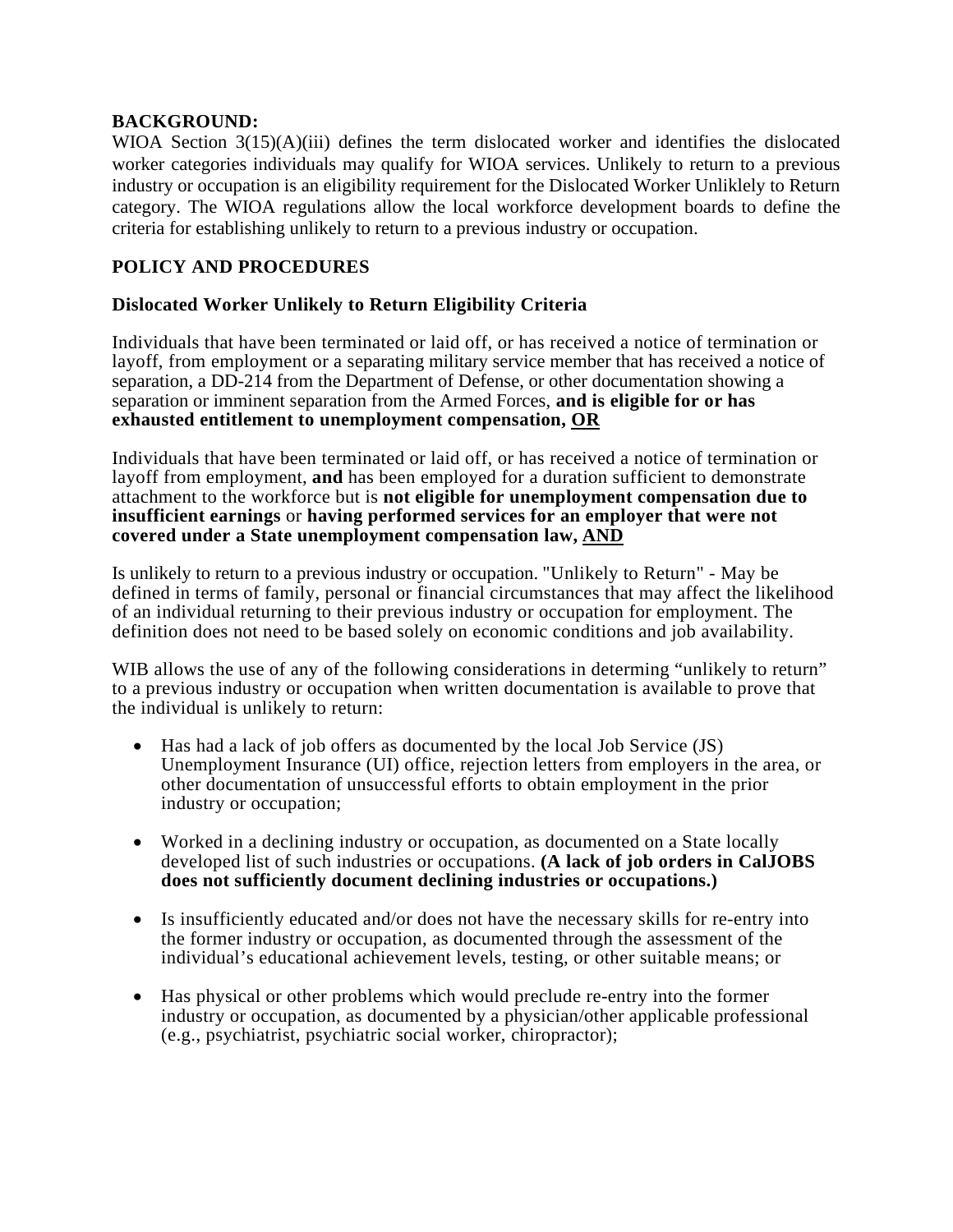- Has a poor employment history indicating a reduced capacity or ability to be reemployed in the former industry or occupation. Documentation to verify poor employment history may include but is not limited to, proof that:
	- o Employment has been limited to one or more part-time (20 hours per week or less), or short-term (four months or less), jobs within the prior year, which were for the purpose of income maintenance rather than a career path (i.e., employment in "dead-end" jobs, which would not prepare the customer for permanent reemployment in the previous industry or occupation);
	- o Unemployment insurance and/or public assistance receipt in the prior year, with little or no employment in interim periods, indicating a poor work history;
- Terminated or laid-off due to mechanization, defined as "to do or operate by machinery, not by hand;" or automation which is the creation and application of technologies to produce and deliver goods and services with minimal human intervention.
- Lost wages for equal to or greater than two weeks as a result of a natural disaster or public health emergency;
- Is part of an industry that is impacted by a public health emergency;
- The former industry or occupation has depressed local labor market conditions due to one or more of the following:
	- o Changing seasonal employment patterns; or
	- o Effects of extreme or unusual weather patterns.
- Farmworkers or individuals who worked seasonally can be considered unlikely to return to work in a previous industry or occupation for a variety of reasons such as:
	- o Change in family situation that requires higher income;
	- o Disability that precludes returning to the same occupation;
	- o Natural disaster that results in lost wages; Loss of agricultural land;
	- o Economic conditions that resulted from extreme or unusual weather patterns and agricultural market downturns;
	- o Permanent closures or a substantial layoff from agricultural enterprises and facilities such as packaging, canneries, or farming;
	- o Mechanization;
	- o Any significant variance to normal seasonal employment patterns, resulting in uncertain return-to-work dates.
- An individual's likelihood of returning to their previous industry or occupation is unlikely due to circumstances that cause significant barriers to employment. Barriers to employment include:
	- o Offender
	- o High school dropout
	- o Homeless Individual
	- o English language learner
	- o Older Worker
	- o Individual with a disability
	- o Basic skills deficient
	- o Long Term Unemployed is a person who has been unemployed for 27 or more consecutive weeks.